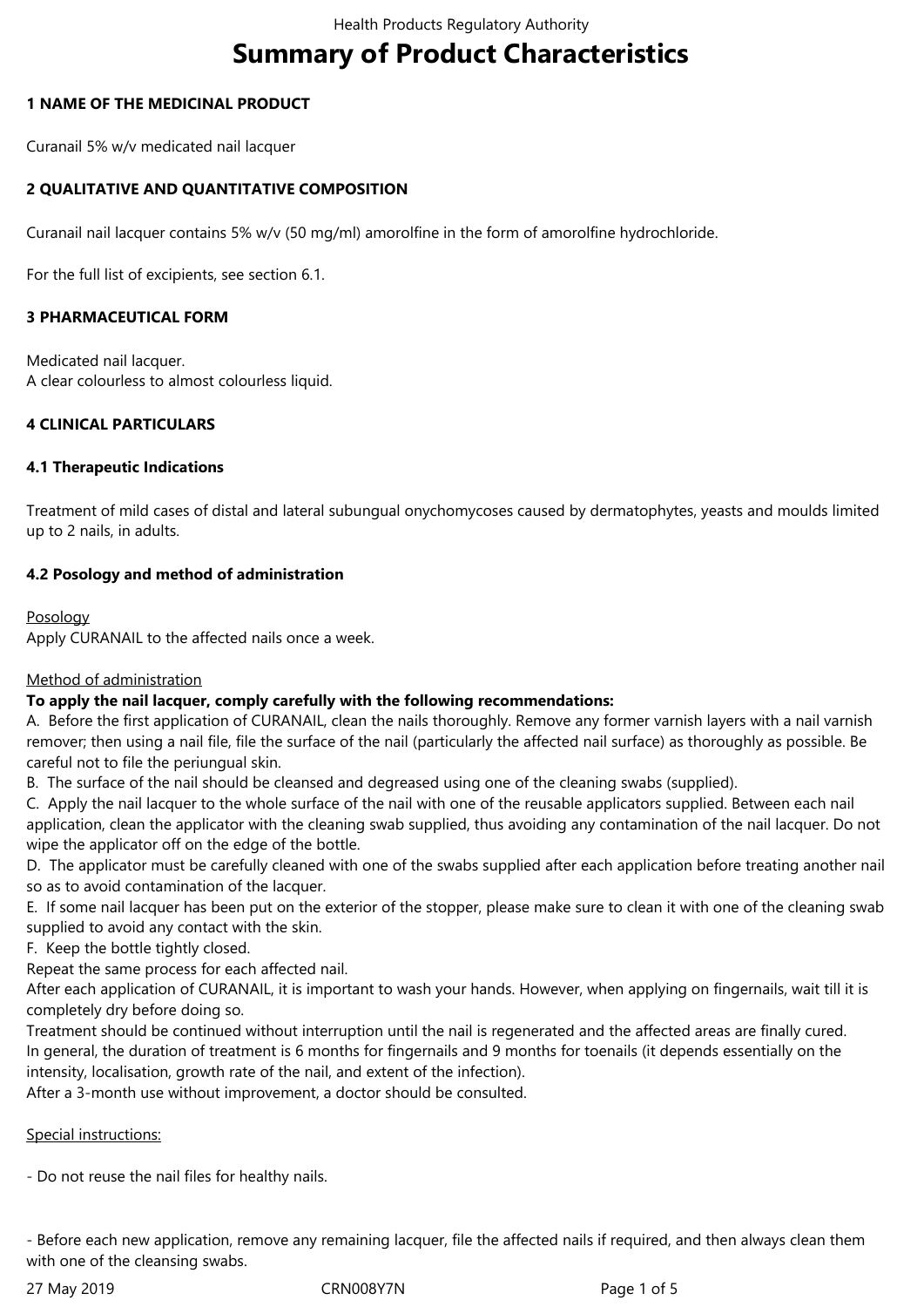## **4.3 Contraindications**

Hypersensitivity to the active substance or to any of the excipients listed in section 6.1.

## **4.4 Special warnings and precautions for use**

Special warnings:

CURANAIL should not be applied on the skin around the nail.

Avoid all contact of CURANAIL with eyes, ears or mucous membranes. Owing to the lack of clinical experience, children should not be treated with Curanail.

Patient care should be determined by a physician in patients suffering from peripheral vascular diseases, diabetes, immune system disorders, as well as in patients with nail dystrophy or seriously damaged nails (over two thirds of the nail plate is affected). In these cases, a systemic therapy should be envisaged.

Patients with a history of injury, skin conditions such as psoriasis or any other chronic skin condition, oedema, breathing disorders (Yellow nail syndrome), painful, distorted/deformed nails or any other symptoms should seek medical advice prior to commencing treatment.

During the application of amorolfine no cosmetic nail lacquer or artificial nails shall be used. When organic solvents are used impermeable gloves shall be used otherwise amorolfine nail lacquer will be removed.

A systemic or local allergic reaction could possibly occur after use of this product. If this happens, the product should be stopped immediately and medical advice should be sought.

Remove the product carefully by using a nail remover solution.

The product should not be reapplied.

## Precautions for use:

In absence of data, the use of CURANAIL is not recommended for patients under 18 years old.

## **4.5 Interaction with other medicinal products and other forms of interactions**

The existence of clinically significant interactions is not suggested by current available data.

## **4.6 Fertility, pregnancy and lactation**

Experience with amorolfine use during pregnancy and/or lactation is limited. Only a few cases of exposure to topical amorolfine use in pregnant women have been reported in the post-authorisation setting, therefore the potential risk is unknown. Studies in animals have shown reproductive toxicity at high oral doses (see section 5.3); it is unknown whether amorolfine is excreted in human milk. Amorolfine should not be used during pregnancy and/or lactation unless clearly necessary.

## **4.7 Effects on ability to drive and use machines**

Not relevant.

## **4.8 Undesirable effects**

**System Organ Class Frequency Adverse drug reaction** Immune system disorders **Interpretent Clubscon** | Unknown frequency<sup>\*</sup> | Hypersensitivity (systemic allergic reaction)<sup>\*</sup> Skin and subcutaneous tissue disorders Rare  $(≥1/10000, ≤1/1000)$ Nail disorder, nail discoloration, onychoclasis (broken nails), onychorrhexis (brittle nails) Very rare  $(<1/10000)$ Skin burning sensation Unknown frequency\*  $\parallel$  Erythema\*, pruritus\*, contact dermatitis\*, urticaria\*, blister\*

Adverse drug reactions were rare in clinical trials.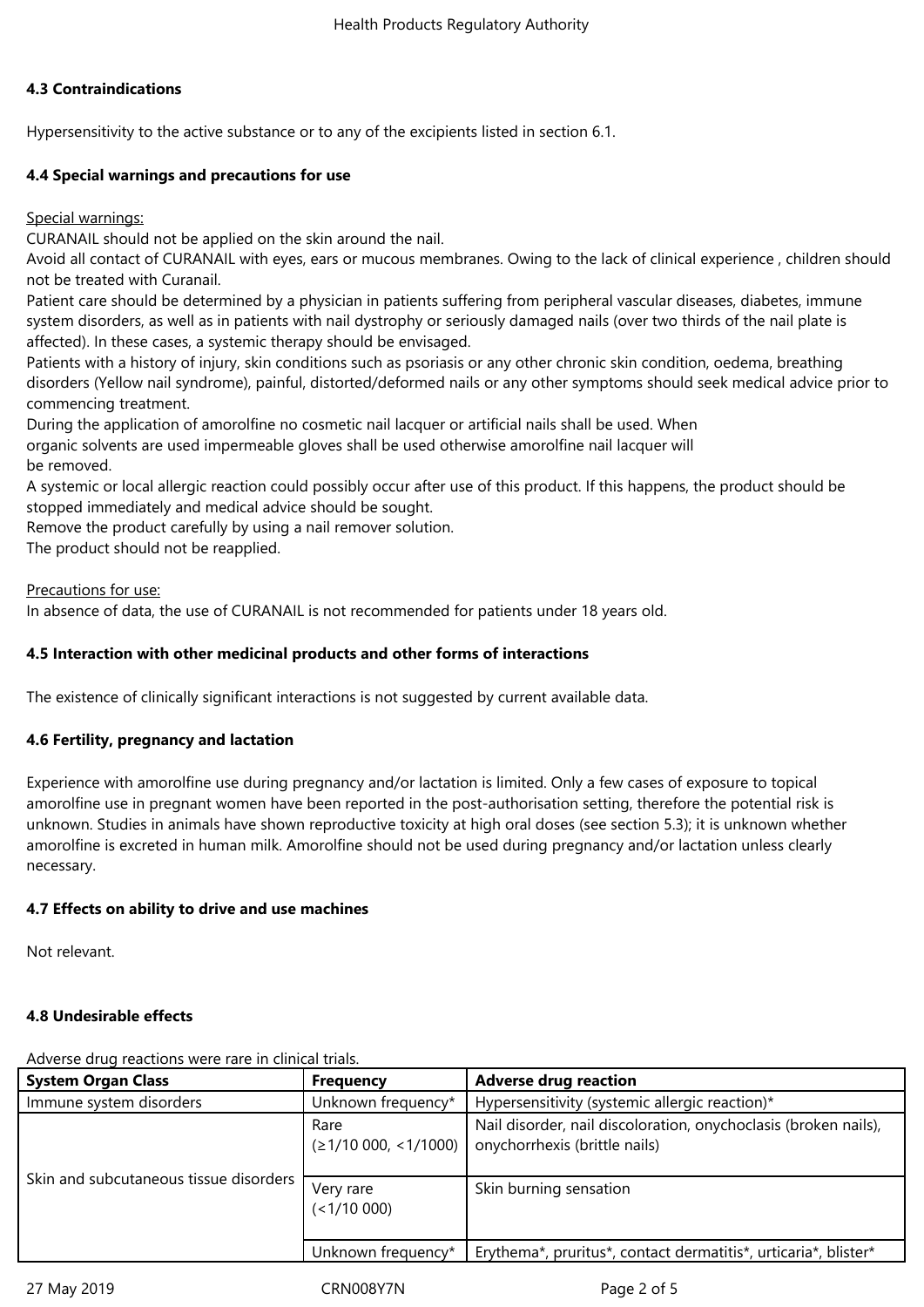#### Reporting of suspected adverse reactions:

Reporting suspected adverse reactions after authorisation of the medicinal product is important. It allows continued monitoring of the benefit/risk balance of the medicinal product. Healthcare professionals are asked to report any suspected adverse reactions via HPRA Pharmacovigilance,

Earlsfort Terrace, IRL - Dublin 2; Tel: +353 1 6764971; Fax: +353 1 6762517. Website: www.hpra.ie E-mail: medsafety@hpra.ie

# **4.9 Overdose**

No systemic signs of overdose are expected after topical application of CURANAIL. In case of accidental ingestion, appropriate symptomatic measures must be taken.

# **5 PHARMACOLOGICAL PROPERTIES**

## **5.1 Pharmacodynamic properties**

# **Pharmacotherapeutic group: OTHER ANTIFUNGALS FOR TOPICAL USE**,**ATC code:D01AE16**

CURANAIL is a topical antifungal. The active ingredient, amorolfine, a morpholine derivative, belongs to a novel chemical class of antifungals. The fungistatic and fungicidal effects are mediated through impairment of the fungal cell membrane and mainly affect sterol biosynthesis.

The ergosterol content is reduced. Accumulation of atypical sterols results in morphological modifications of the cell membranes and organelles, inducing lysis of the fungal cell.

Amorolfine has a broad antifungal spectrum. It is highly effective against the usual and occasional causative agents of onychomycosis:

Yeasts:

o *Candida albicans*andotherspeciesofCandida.

## Dermatophytes:

- o *Trichophyton rubrum*,*Trichophyton interdigitale*and*Trichphyton mentagrophytes*,otherspeciesof Trichophyton,
- o *Epidermophyton floccosum*,
- o Microsporum.

Moulds:

o Scopulariopsis.

Dematiacea (black fungi):

o Hendersonula, Alternaria, Cladosporium.

Less sensitive species:

o Aspergillus, Fusarium, mucorales.

# **5.2 Pharmacokinetic properties**

Amorolfine, in nail lacquer form, penetrates and diffuses through the nail plate and is thus able to eradicate poorly accessible fungi in the nail bed.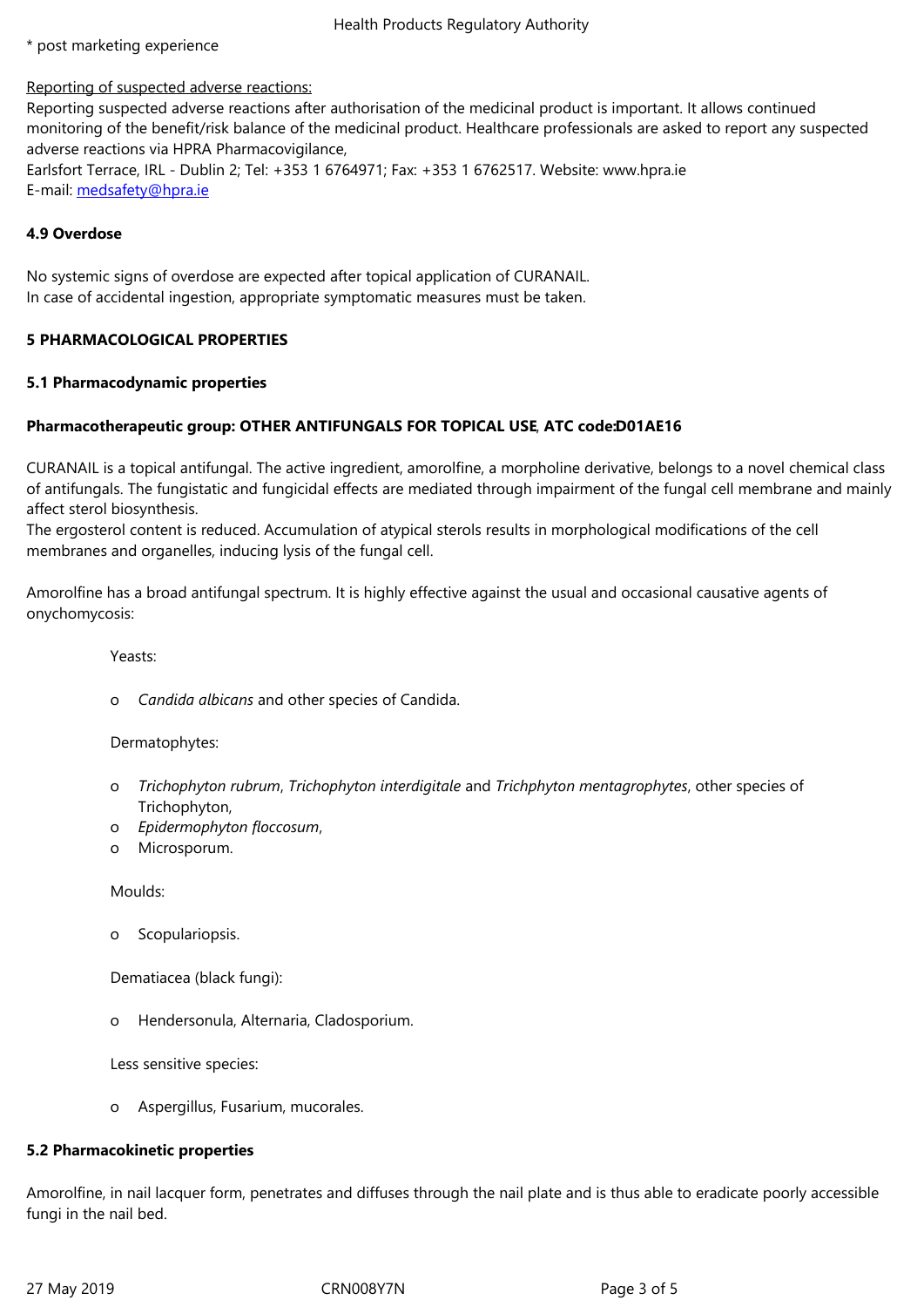#### Health Products Regulatory Authority

The systemic absorption of the active ingredient is negligible. Plasma concentrations remain lower than the limit of detection, even after one year of use.

## **5.3 Preclinical safety data**

Oral thirteen-week studies have been performed with up to 60 mg / kg bw / day or 26-week studies with a dosage of up to 40 mg / kg bw / day in rats and dogs. Keratodermia and dermatitis like lesions of the skin, hyperkeratosis of mucous membrane and the transition skin/mucous membrane have been observed.

Reproductive toxicology studies showed evidence of teratogenicity, embryotoxicity and foetotoxicity in laboratory animals but these effects were observed at exposure far exceeding human exposure indicating no anticipated risk for pregnant women.

Amorolfine potential genotoxicity has been tested in vitro and in vivo. No genotoxic potential has been observed.

No carcinogenicity studies have been conducted.

Topical administration of amorolfine nail lacquer in animals has shown dermal toxicity under occlusive conditions. Amorolfine nail lacquer did not induce sensitisation.

#### **6 PHARMACEUTICAL PARTICULARS**

#### **6.1 List of excipients**

Ammonio methacrylate copolymer type A (EUDRAGIT RL100) Triacetin **Butyl** acetate Ethyl acetate Ethanol anhydrous.

#### **6.2 Incompatibilities**

Not applicable

# **6.3 Shelf life**

3years. Shelf life after first opening: 6 months

## **6.4 Special precautions for storage**

Protect from heat. Keep bottle tightly closed after use.

## **6.5 Nature and contents of container**

Amber glass type I bottle with screw thread and plastic screw closure 2.5 ml-glass bottle with accessories (30 nail files, 30 cleaning swabs, 30 applicators). or Amber glass type III bottle with screw thread and plastic screw closure with integretated applicator.

1.25 ml or 2.5 ml – glass bottle with accessories (nail files, cleaning swabs, applicator) Not all pack sizes may be marketed.

#### **6.6 Special precautions for disposal**

No special requirements.

## **7 MARKETING AUTHORISATION HOLDER**

27 May 2019 **CRNOOSY7N** CRNOOSY7N Page 4 of 5